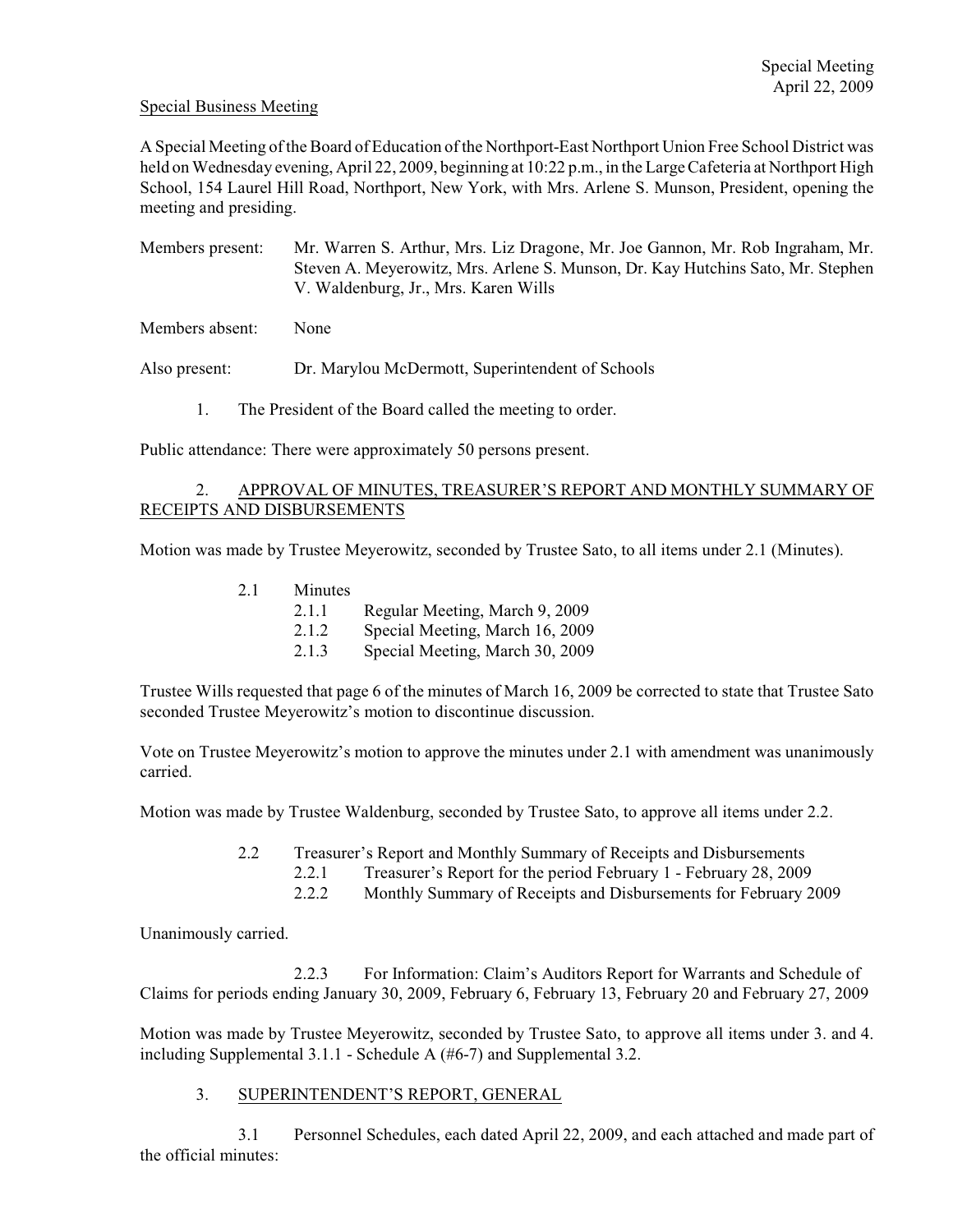| 3.1.1 | Schedule A | $\sim$        | Certified Staff (including Supplemental A) |
|-------|------------|---------------|--------------------------------------------|
| 3.1.2 | Schedule B | $\sim$        | Non-Instructional Staff                    |
| 3.1.3 | Schedule D | $\sim$ $\sim$ | Extra Pay                                  |

3.2 Approving the attached Intermunicipal Cooperation Agreement between the Northport-East Northport Union Free School District and the Village of Northport and authorizing the Board President to execute the same on behalf of the District.

### 4. SUPERINTENDENT'S REPORT, FINANCIAL

4.1 Approving the following resolution:

"RESOLVED, that the Board of Education accept a mini grant from the Rochester Institute of Technology in the amount of \$240 for the purchase of supplies for the High School Technology Department and authorizes an increase in the 2008-2009 budget of \$240 for this purpose"

4.2 Authorizing the Board President to sign a contract with the following district to provide Health Services for Northport-East Northport students attending school in that district during the 2008-2009 school year:

4.2.1 Patchogue-Medford Union Free School District, two students attending Sappo School, one for 89 days and one for 61 days  $(a)$  513.57/school year, totaling \$418.50.

- 4.3 Approving transfer of general fund appropriations in the 2008-2009 budget.
- 4.4 Approving the following resolution:

"RESOLVED, that the Board of Education appoints Burton, Behrendt & Smith as district architects as per their Request for Proposal, through the fiscal year ending June 30, 2010, with the option to renew for three additional one year periods at the discretion of the district and consent of the architect, not to exceed the amounts indicated in the proposal"

4.5 Receiving the following donations to the District:

4.5.1 Scholarship fund donations: \$466 to the Judith P. Tracy Memorial Scholarship Fund, \$700 to the Lt. Commander Christopher Tragna Memorial Scholarship Fund, \$500 to the Happy School Bus Scholarship Fund.

Vote on Trustee Meyerowitz's motion to approve all items under 3. and 4. including Supplemental 3.1.1 - Schedule A (#6-7) and Supplemental 3.2 was unanimously carried.

#### 5. SUPERINTENDENT'S REPORT - FOR INFORMATION ONLY

- 5.1 Student Activity Account Reports for February 2009 from:
	- 5.1.1 Northport High School
	- 5.1.2 East Northport Middle School
	- 5.1.3 Northport Middle School
- 5.2 Schedule H Use of Facilities
- 5.3 Monthly Revenue & Budget Status Report as of February, 2009